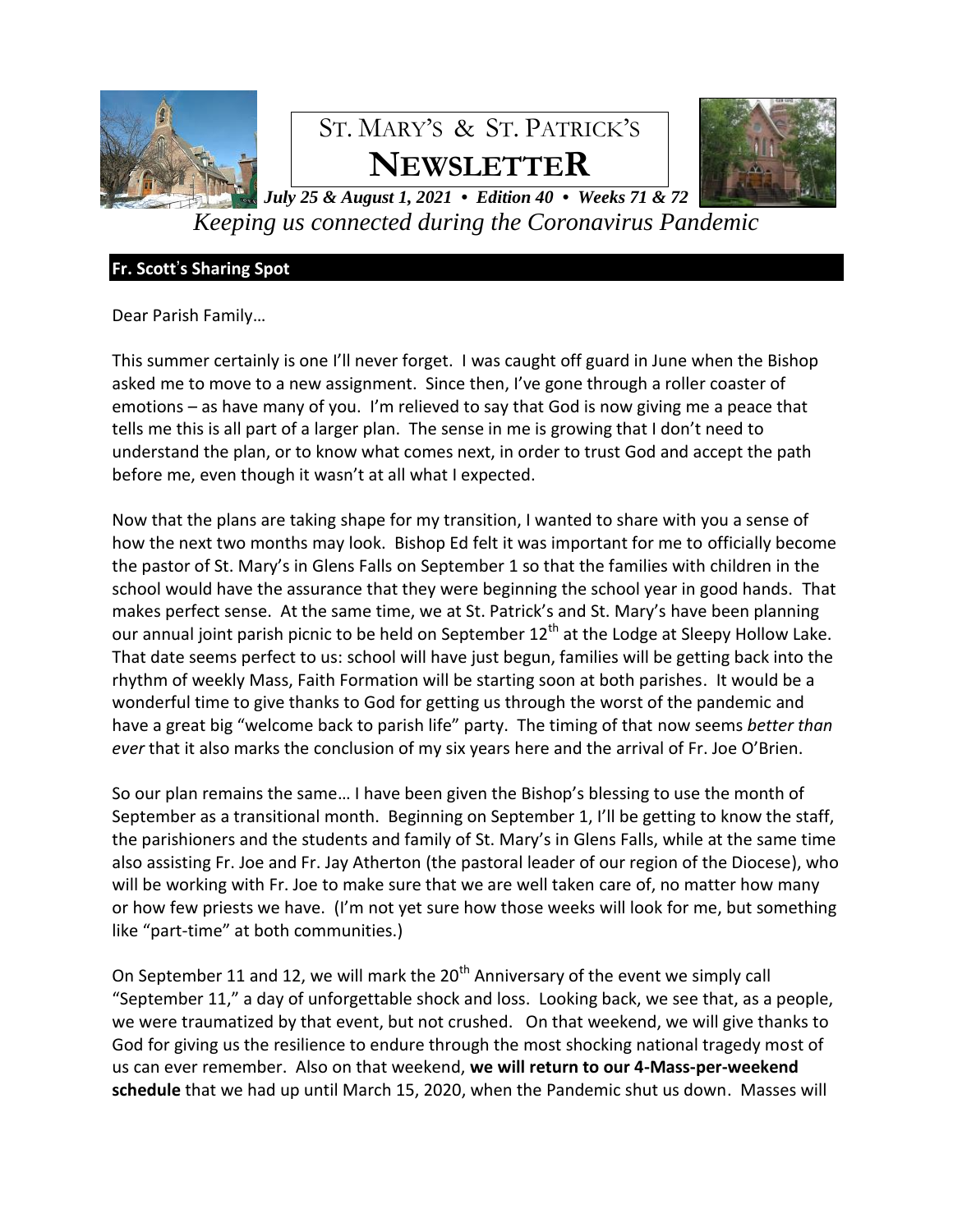be Saturday at 4:30 in Ravena; Sunday at 7:30 and 11:30 in Coxsackie and the livestream at 9:30 in Ravena, which is viewed each week by hundreds and often thousands of people throughout the Diocese, our state and many other states as well.

On that weekend, **Fr. Joe and I will concelebrate all the Masses together** as we both mark milestones in our lives. Fr. Joe will celebrate his 30 years of priesthood since his ordination in 1991 and I will give thanks for my first pastorate as a priest and all of you who enriched my life and filled me with joy these past 6 years.

That afternoon we will gather for a **huge parish celebration.** (We will be moving it from its normal location since the Lodge at Sleepy Hollow cannot hold an event as big as this!) There we will celebrate our resilience as a people since 9/11/2001, my 6 years of ministry here, and Fr. Joe's 30 years of service as a priest. That evening I will hand Fr. Joe the keys, pack up my car and make my way to a new chapter of life in Glens Falls.

Now, some may wonder why we are returning to the same Mass schedule we had since 2015, when this could possibly be a good time to change it. The truth is that all of us acknowledge that St. Patrick's has two pretty ideal times for Mass (Saturday evening and smack-dab in the middle of Sunday morning) while St. Mary's has a Sunday morning Mass that is "awfully early" and another that is "awfully late." Why wouldn't it be fairer to switch these up a little?

We looked at the attendance and collection data from over the course of many years in order to determine a Mass schedule that would allow us to share a priest and keep both churches strong. The data showed that St. Mary's strongest Mass for attendance was the late morning Mass, while St. Mary's greatest collection (by a lot) was the early morning Mass. The Saturday afternoon Mass at St. Mary's was a distant third place in both attendance and in collection.

St. Patrick's Saturday Mass was always well attended and also had a strong collection, so it was clear that the Saturday afternoon Mass needed to be in Ravena, for both attendance and for collection reasons. And for decades, the mid-morning Mass in Ravena has aired on TV in five counties and now has a viewership in the thousands on YouTube. We can't change that time without shutting the door on our virtual parishioners, who have been faithful throughout the years, and never more than during the Pandemic. We have to keep an hour between the ending of a Mass and beginning of the next so the priest can greet parishioners and still have time to drive to the next Mass.

So for a complex set of reasons, we have to maintain the schedule that has worked for us since we began sharing a priest between us. We have stayed vibrant, well-attended and have remained "in the black" fiscally during those years. As Coca-Cola learned the hard way in the 80s when they tampered with Coke's winning recipe: *When it's working, you gotta respect it.*

No, it's not perfect, and it definitely is more convenient for one parish than the other, but so much of life is doing the best you can with what you've got to work with. We welcome you to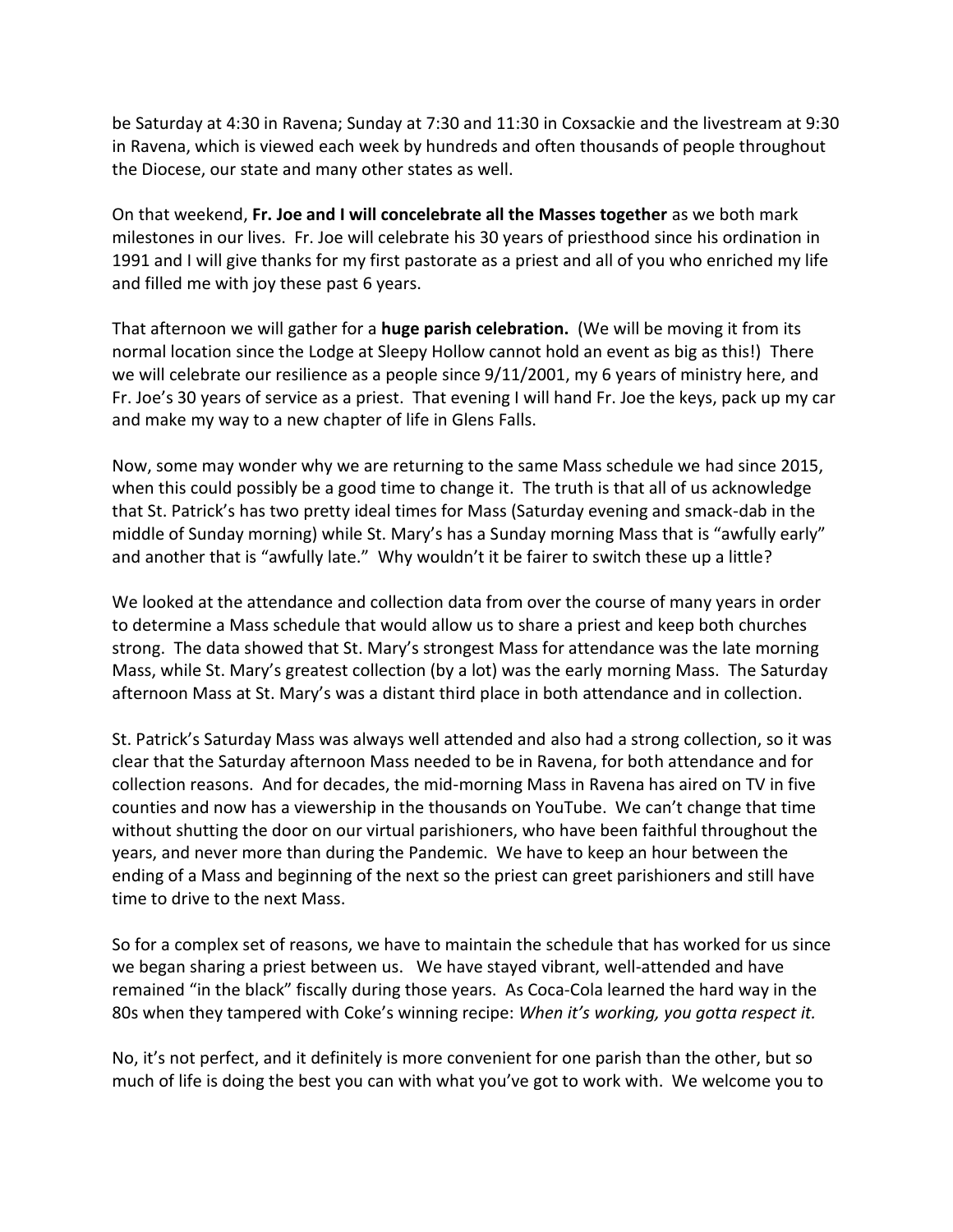choose a Mass time that works for you and continue giving to your home parish. E-givers, and envelope users alike can rest assured that we will direct your gift to your parish.

As I said when I announced my new assignment, let's not make this a 3-month funeral. *(Please!)* Let's instead celebrate God's goodness and faithfulness through all the chapters of our lives.

Your grateful pastor...<br>
Fr.  $\mathcal{S}$ cott<sub> $\odot$ </sub>

**Schedule**

| <b>SUNDAY</b><br>7/25   | $9:30 =$ Public Mass at St. Patrick's (All are welcome!)<br>(also <i>St. Patrick's YouTube channel</i> or Mid-Hudson 901)                                                                                                 |
|-------------------------|---------------------------------------------------------------------------------------------------------------------------------------------------------------------------------------------------------------------------|
| <b>MONDAY</b><br>7/26   | By Noon = New Prayer Service for small groups posted on parish Homepages                                                                                                                                                  |
| <b>TUESDAY</b><br>7/27  | $11:00-12:00 =$ St. Patrick's Women's Prayer Meeting – Classroom 5<br>$2:00 = Rosary$ , St. Patrick's (All are welcome!)<br>$5:30 =$ Confession (St. Mary's)<br>$6:30 = Rosary$ , St. Mary's (All are welcome!)           |
| WEDNESDAY<br>7/28       |                                                                                                                                                                                                                           |
| <b>THURSDAY</b><br>7/29 | $1:00-2:00 =$ St. Patrick's Men's Prayer Meeting – Classroom 5                                                                                                                                                            |
| <b>FRIDAY</b><br>7/30   | $8:00 =$ Morning Prayer (St. Mary's)                                                                                                                                                                                      |
| <b>SATURDAY</b><br>7/31 | $4:30 =$ Public Mass at St. Mary's (All are welcome!)<br>(also St. Mary's YouTube channel)<br>$5:30 =$ Anointing Service (After Mass)                                                                                     |
| <b>SUNDAY</b><br>8/1    | $9:30 =$ Public Mass at St. Patrick's (All are welcome!)<br>(also <i>St. Patrick's YouTube channel</i> or Mid-Hudson 901)<br>$6:30-7:30$ = Eucharistic Adoration (St. Patrick's)                                          |
| <b>MONDAY</b><br>8/2    | By Noon = New Prayer Service for small groups posted on parish Homepages                                                                                                                                                  |
| <b>TUESDAY</b><br>8/3   | $11:00-12:00 =$ St. Patrick's Women's Prayer Meeting – Classroom 5<br>$2:00 = Rosary$ (St. Patrick's Church) (All are welcome!)<br>$5:30 =$ Confession (St. Patrick's)<br>$6:30 = Rosary$ , St. Mary's (All are welcome!) |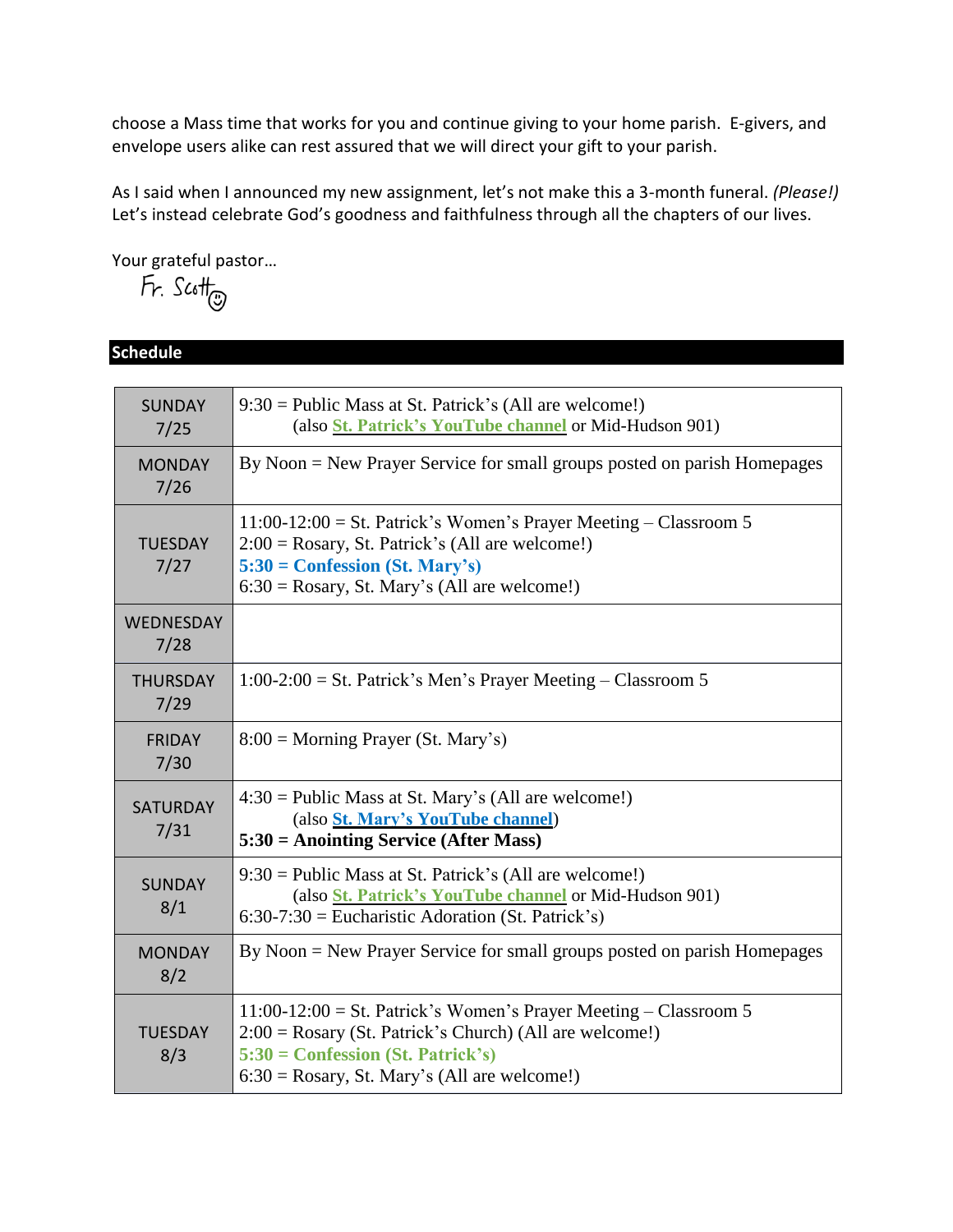| <b>WEDNESDAY</b><br>8/4 |                                                                                                                    |
|-------------------------|--------------------------------------------------------------------------------------------------------------------|
| <b>THURSDAY</b><br>8/5  | $1:00-2:00 =$ St. Patrick's Men's Prayer Meeting – Classroom 5                                                     |
| <b>FRIDAY</b><br>8/6    | $8:00 =$ Morning Prayer (St. Mary's)                                                                               |
| <b>SATURDAY</b><br>8/7  | $4:30 =$ Public Mass at St. Mary's (All are welcome!)<br>(also St. Mary's YouTube channel)                         |
| <b>SUNDAY</b><br>8/8    | $9:30 =$ Public Mass at St. Patrick's (All are welcome!)<br>(also St. Patrick's YouTube channel or Mid-Hudson 901) |

### **Opportunities For You – To Serve/Pray/Grow**

#### **SAVE THE DATE: OPEN HOUSE AT RED'S RESTAURANT 1-4 SUNDAY, SEPTEMBER 12**

Stop in to welcome Fr. Joe and congratulate him on his 30 years as a priest, and bid farewell to Fr. Scott who is leaving after 6 years as our pastor. Refreshments being served.

### **MONTHLY CATHOLIC CHARISMATIC MASS – 2 nd WEDNESDAY OF EACH MONTH**

All are welcome on **Wednesday, August 14** at 7:00 PM for prayer & praise followed by a 7:30 liturgy at **Christ Our Light Church** (1 Maria Drive, Loudonville, NY 12211). **[AlbanyCCR.org](http://albanyccr.org/)**

#### **THE KNIGHTS OF COLUMBUS - RAVENA**

The Knights of Columbus - Ravena will be resuming HOSPITALITY starting after Mass on **Sunday, August 8**. Hospitality will be held thereafter on the FIRST SUNDAY after the FIRST MONDAY

#### **COVID-19 PAYMENT ASSISTANCE AVAILABLE FROM NATIONAL GRID**

It's not too late to act. If you are behind on your bill, help is available to get you back on track and maintain your service. Specialists are available to help you set up a payment plan and connect you with resources should you need them. Learn more at [ngrid.com/billhelp](http://ngrid.com/billhelp) or call 1-800-443-1837

#### **HEAP GRANTS EXTENDED THROUGH AUGUST**

There's still time to apply for a Home Energy Assistance Program (HEAP) grant. Funds are available for those who qualify until August 31, 2021 or until they run out. Learn more at [ngrid.com/billhelp](http://ngrid.com/billhelp) under Grant Programs.

**Food Pantry at St. Patrick's Diane Hoffman | 518-330-6789** 

We are in need of the following:

**Vegetable Soup, Chicken Noodle Soup, Cookies, Lunch Box Snacks, Snack Crackers, and Popcorn**

Thank you to all that support the Food Pantry with your food and monetary donations!

Food Pantry is Open **Tuesdays & Fridays 10–11 AM** and **Wednesdays 6–7 PM.**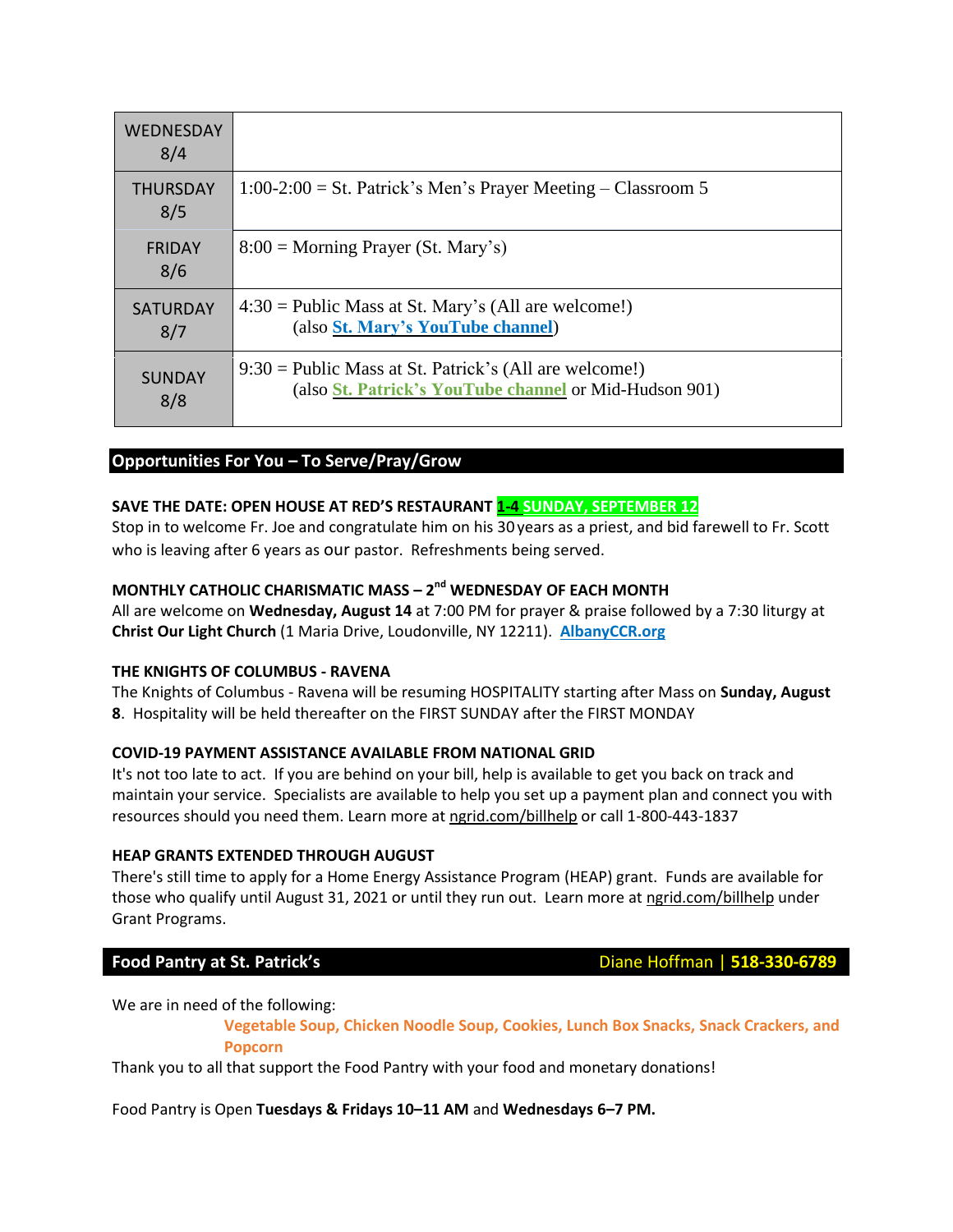Come visit **Thursdays from 1:00 – 3:00 PM** or **Saturday mornings from 9:00 – Noon. Needed** volunteers to work on Saturdays from 9:00 – Noon.

#### **Collections & E-Giving** E-Mail Dawn Brownson | **parishbusinessmanager@gmail.com**

#### **2021 PETER'S PENCE COLLECTION FOR THE HOLY FATHER**

Our second collection next week will be for Peter's Pence which unites us and Catholics around the world more closely with the Holy Father in two ways: it supports the structures of the Holy See through which the Pope governs the Church as well as his charitable efforts to assist victims of war, oppression, natural disasters, and others most in need.

The Collection enables the Holy Father to support victims of poverty, disaster, war and oppression with immediate emergency assistance to the most disadvantaged throughout the world. He cannot care for these people without your assistance.

The theme for this year's collection, **BE A WITNESS of CHARITY**, gives us an opportunity to become an active witness of charity around the world; to show the world that a little mercy makes the world less cold and more just.

#### **Please help by giving to the collection on July 24/25, 2021**

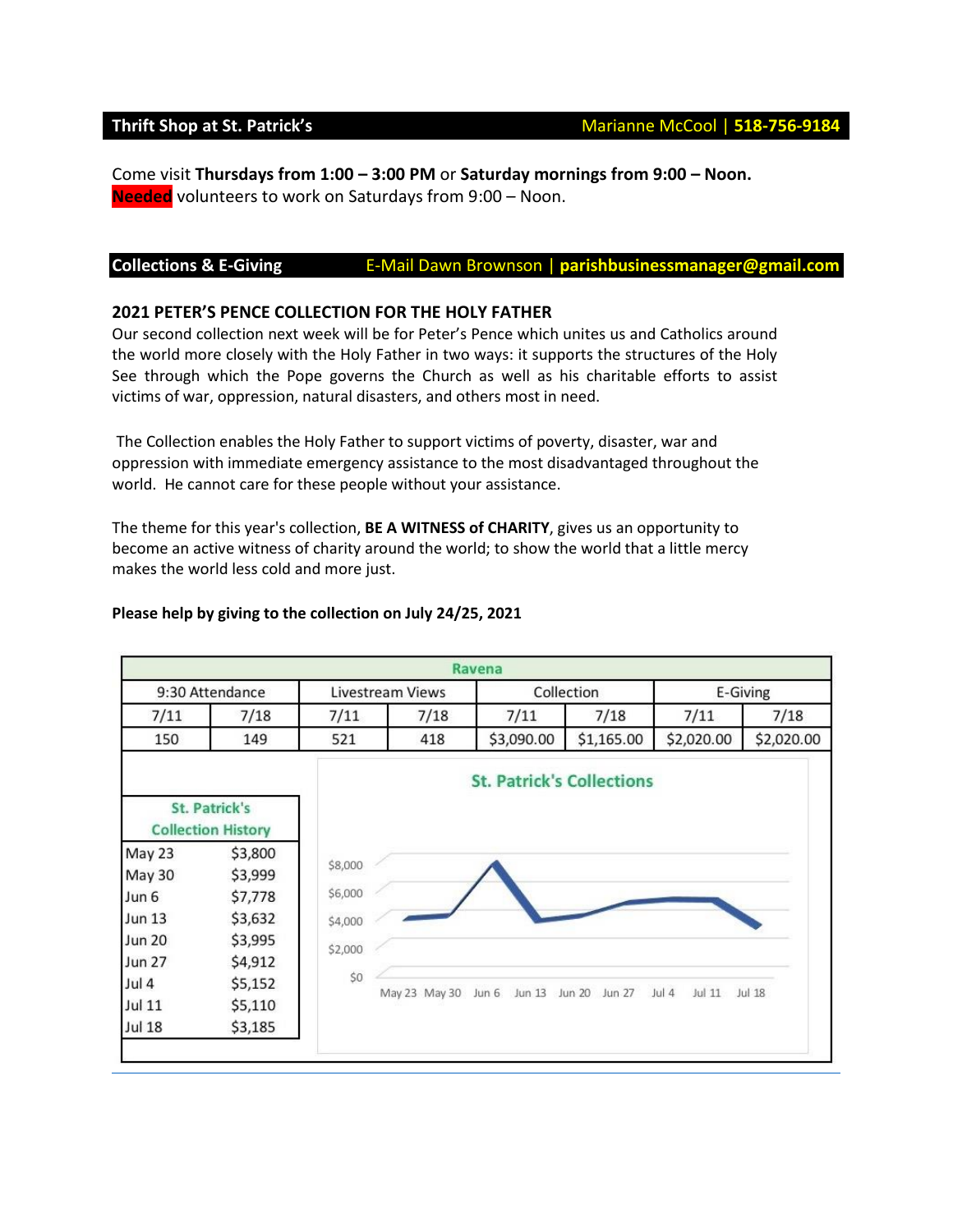

### **Youth & Faith Formation of St. Mary's <br>Bob Desrosiers | 518-731-9268**

### **IS GOD CALLING YOU TO BE A WITNESS OF THE FAITH TO OUR CHILDREN OR TEENS?**

Bob sent out registration forms in mid-June by snail mail and some by email (as needed). Also in the near future, there will be an interactive registration capability on our new Website (more to come on that).

### **WITH THE NEW FAITH FORMATION YEAR COMES NEW NEEDS:**

We need Help!!! We need Volunteers to come forward to serve as Catechists for the following grades: 5, 8, and 9. *Without catechists we face the possibility of not being able to offer FF in those grades.* Please pray intently and see if this is something God is calling you to give your time, talent and treasure to. This year's schedule will call for about 10-12 sessions as opposed to 20+ sessions in the past. Please contact Bob at [stmaryffo@aol.com](mailto:stmaryffo@aol.com) or by phone at 518 731- 9268.

#### **CHILDREN'S LECTIONARY PROGRAM:**

We hope to resume the Children's Lectionary Program in September at the 11:30 AM Mass. Since the last Mass that we were able to have the program, we have lost almost all of our Teen Catechists to graduation! Right now we have two teams; it works best with 4 or 5 so that each team facilitates about once a month. If there are any youth (7th grade or higher) who wishes to serve the church in this capacity, please let Bob know. The goal is to resume the program with a full complement of teams by mid-September.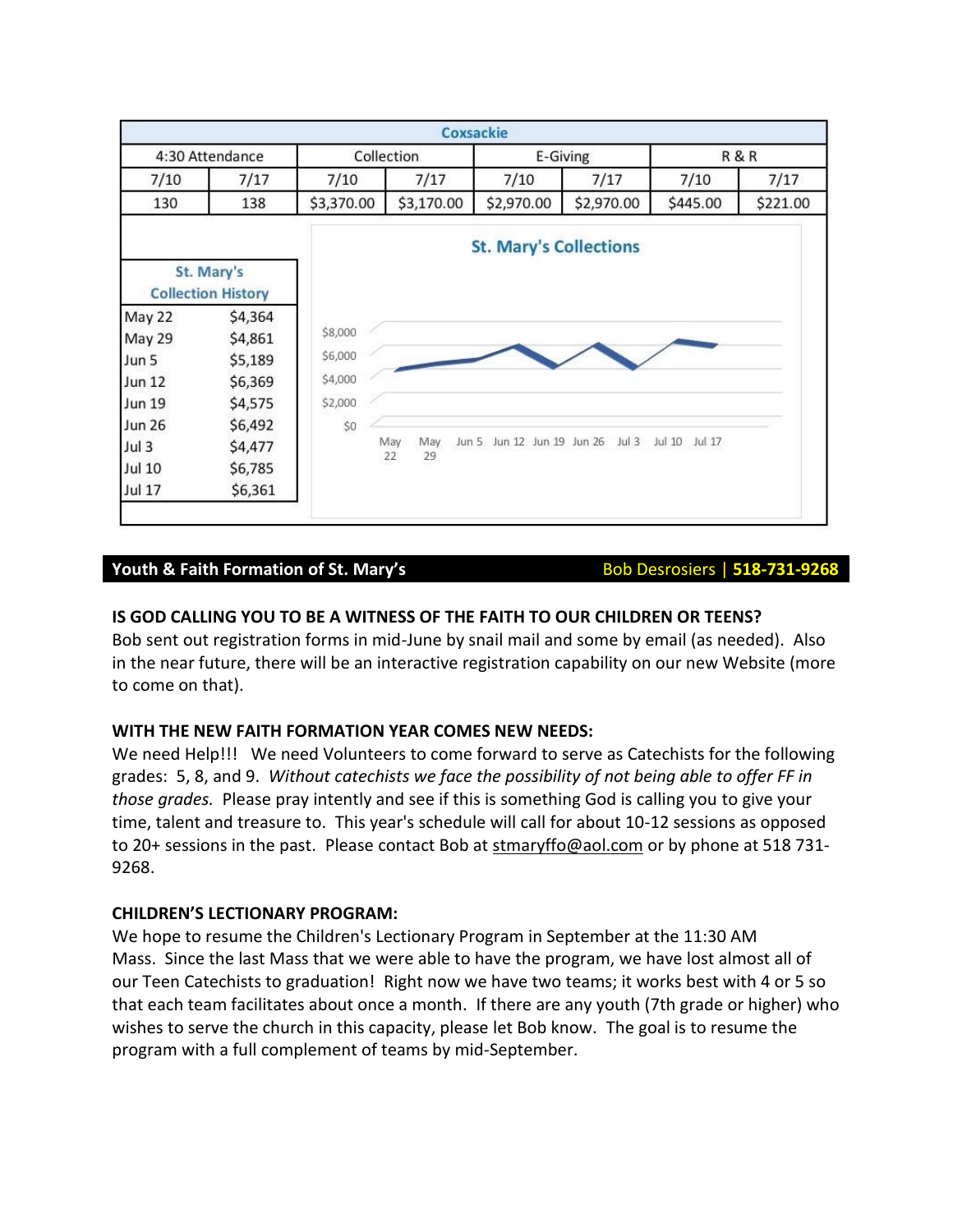#### **COFFEE HOUR AT ST. MARY'S**

Coffee Hour has been a vibrant post Mass fellowship time for more than 3 decades. We would like to resume this great community builder in September. In the nearly year and a half hiatus due to COVID restrictions, we have lost more than half of our original 6 teams and our Coordinator. Patty McCarroll has coordinated the recruiting and scheduling for Coffee Hour for more than 3 decades!! Patty has done a tremendous service to our Church Community: Thank You Patty!!! Thankfully she will remain as a set-up person for one of the teams. Before COVID, we had 5 Coffee Hour Teams. A team consists of a Set-up person and two (2) persons to facilitate serving after each Mass (5 total). The two serving the 11:30 Mass also clean-up (which is minimal). Right now we have one full team and Patty as a Set-up person for another team. In order to resume, we need an overall coordinator, 3 volunteers to be the set-up person for 3 different teams and 16 team volunteers to serve as servers after Mass. We won't resume Coffee Hour until all 5 teams are intact. If you feel called to serve our church in this ministry, please contact Bob at 518 731-9268 or [stmaryffo@aol.com.](mailto:stmaryffo@aol.com)

## **'YOU ARE THE CHURCH - and THE CHURCH NEEDS YOU!'**

As Fr. Scott noted in his "Sharing Spot" we will be returning to the pre COVID four mass weekend schedule the weekend of September 11/12. We are also phasing in the return of practices such as parishioners bringing up the offertory gifts and taking up the collection. In order to fully implement these and other practices **we need volunteers**. If you are interested in being a lector, eucharistic minister, altar server or usher/greeter call either of the offices to express your interest. Training will be provided for each of these ministries.

### **Connecting with the Parishes Connecting with the Parishes Connecting With the Parishes**

### **WEEKEND MASSES:**

4:30 PM Saturday at St. Mary's 4:30 PM on **St. Mary's YouTube channel** (also on-demand) Click [here](https://www.youtube.com/channel/UCfROBLJIztwzZryPen47Yig/featured) and then please subscribe 9:30 AM Sunday at St. Patrick's 9:30 AM on **St. Patrick**'**s YouTube** channel (also on-demand) Click [here](https://www.youtube.com/channel/UCIRr4Mwue0TdsuS3HtWm4DA) and then please subscribe

and on **Mid-Hudson Cable channel 901** (live at 9:30 only)

### *• Beginning on September 11/12, 2021 •*

4:30 PM Saturday at St. Patrick's 7:30 AM Sunday at St. Mary's 9:30 AM Sunday at St. Patrick's 9:30 AM on **St. Patrick**'**s YouTube** channel (also on-demand) Click [here](https://www.youtube.com/channel/UCIRr4Mwue0TdsuS3HtWm4DA) and then please subscribe and on **Mid-Hudson Cable channel 901** (live at 9:30 only) 11:30 AM Sunday at St. Mary's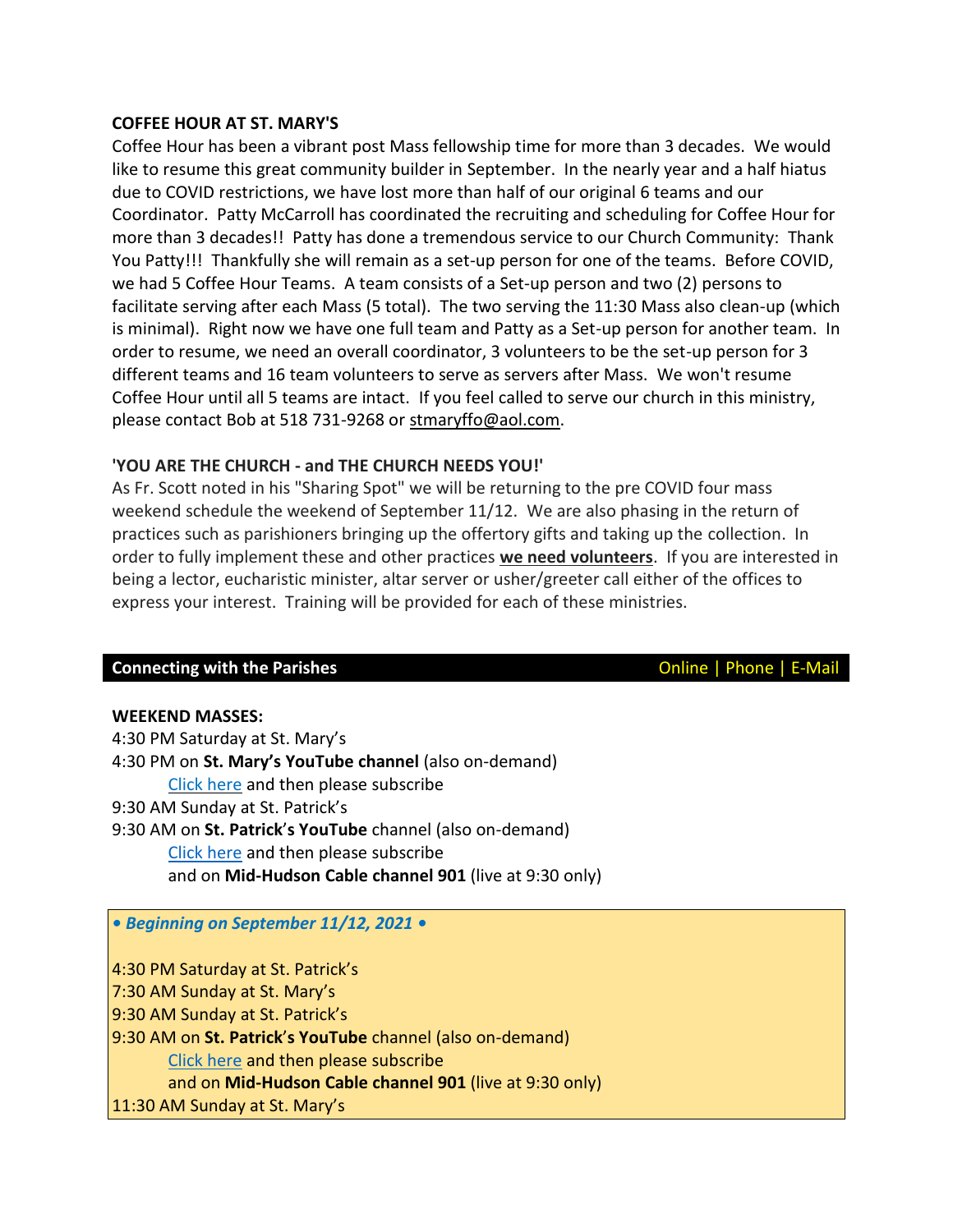11:30 AM on **St. Mary's YouTube channel** (also on-demand) Click [here](https://www.youtube.com/channel/UCfROBLJIztwzZryPen47Yig/featured) and then please subscribe

**FR. SCOTT**'**S HOMILIES AND VIDEO MESSAGES (New postings multiple times each week):** Click [here](https://www.youtube.com/channel/UCmBzEQRr6ZETPRkYtMaCxJg) and then please hit sUBSCRIBE

**WEEKDAY MASS (On Facebook Live from Our Lady of Victory Parish, Troy)** Click [here](https://www.facebook.com/olvols/) to watch live at 8:30 AM Monday – Friday or on demand later in the day

**PROFILES OF ENDURANCE (Fr. Scott**'**s Podcast)** Interviews with parishioners about facing life's challenges **SUBSCRIBE TODAY ON APPLE PODCASTS OR ON SPOTIFY**



### **FIND US ONLINE:**

Click [here](https://churchofsaintpatrick.wixsite.com/church-ravena) for St. Patrick's Parish Homepage Click [here](https://stmaryscoxsackie.com/) for St. Mary's Parish Homepage Parish Facebook Pages (updated daily)

# **CONTACT US BY PHONE:**

St. Patrick's Parish Rectory 518-756 -3145 St. Mary's Parish Rectory 518-731-8800

**MY PARISH APP (Two Parishes, One App):** Text **APP** to **88202** to subscribe

**INSTAGRAM (Two Parishes, One Instagram):** stmary'[s.stpatrick](https://www.instagram.com/stmarys.stpatricks/?igshid=10izyiwmsb7xr)'s